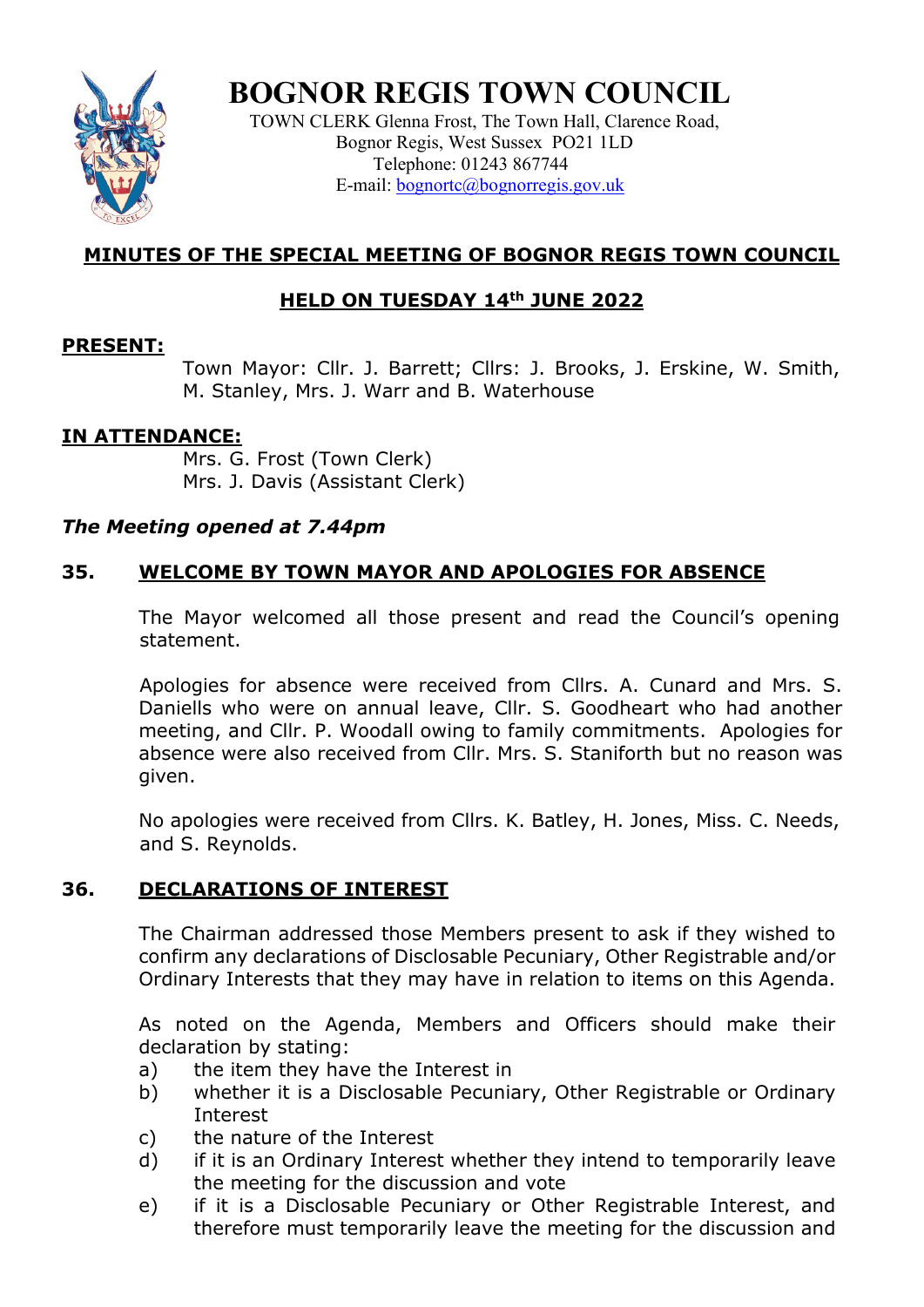vote, whether they will be exercising their right to speak on this matter under Public Question Time.

They then need to re-declare their Interest and the nature of the Interest at the commencement of the item or when the Interest becomes apparent. They should request that it be recorded in the Minutes that they will leave the meeting and will neither take part in discussion, nor vote on the item.

As per the Agenda, it is each Member's own responsibility to notify the Monitoring Officer of all Disclosable Pecuniary, Other Registrable or Ordinary Interests notifiable under the Council's Code of Conduct, not already recorded on their Register of Interests Form, within 28 days.

The Chairman reminded Members to declare their Interests as any arise or again at the relative point in the meeting if they have already.

#### *There were no declarations of Interests*

#### **37. ANNUAL GOVERNANCE AND ACCOUNTABILITY RETURN (AGAR) FOR YEAR ENDED 31st MARCH 2022 INCLUDING:**

**37.1 To consider the RECOMMENDATION from the Policy and Resources Committee and RESOLVE to APPROVE the review of the effectiveness of the system of Internal Control and to formally note the Annual Internal Audit Report for 2021/2022 (Page 3 of the AGAR)**

Members noted the recommendation from the Policy and Resources Committee confirming that having further reviewed the system of Internal Control, the systems that the Council has in place are effective and adequate.

Members therefore unanimously **RESOLVED** to **APPROVE** the review of the effectiveness of the system of Internal Control undertaken and confirm that the systems that the Council has in place are effective and adequate.

The Annual Internal Audit Report for 2021/2022 prepared by the Town Council's Internal Auditor, Mr. S. Pollard from Auditing Solutions Ltd. was also formally noted.

**37.2 To consider the RECOMMENDATION from the Policy and Resources Committee relating to the Council's response to each Statement on the Annual Governance Statement for 2021/2022 (Section 1 of the AGAR) and RESOLVE to APPROVE the Annual Governance Statement for 2021/2022. To further RESOLVE that Section 1 be signed by the Chairman of this meeting approving the Annual Governance Statement and by the Town Clerk**

Members considered the recommendation from the Policy and Resources Committee and **AGREED** to confirm "yes" as the Council's response to